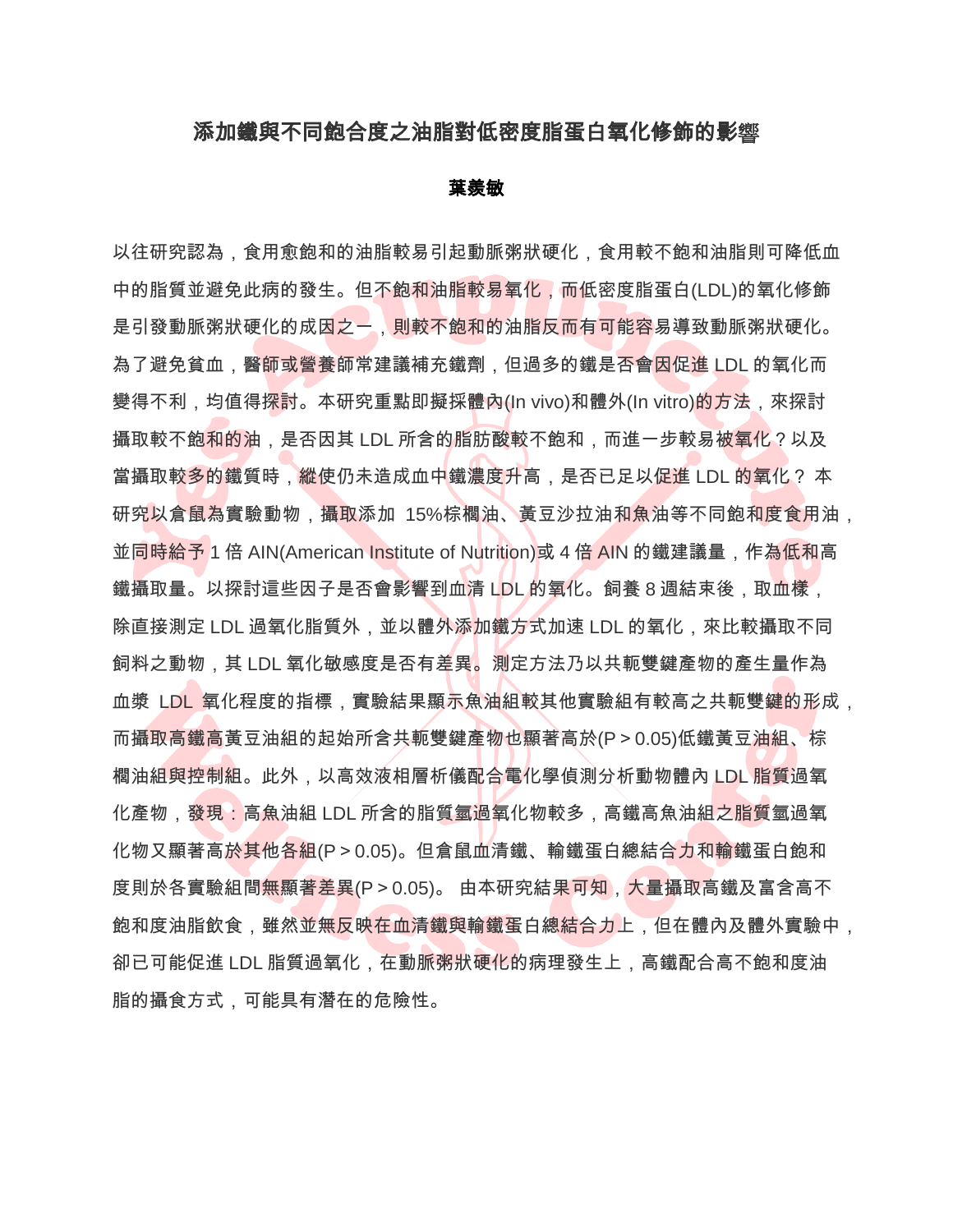來源:

[http://metadata.ncl.edu.tw/blstkmc/blstkm?002B336EC1D300020000000000010320000](http://metadata.ncl.edu.tw/blstkmc/blstkm?002B336EC1D3000200000000000103200000003E000000000%5eNO#tudorkmtop) [0003E000000000^NO#tudorkmtop](http://metadata.ncl.edu.tw/blstkmc/blstkm?002B336EC1D3000200000000000103200000003E000000000%5eNO#tudorkmtop)

<http://elib.lib.nttu.edu.tw/theses/brlist.asp?br=Stname&ID=%B8%AD%B8r%B1%D3>

<http://scholar.fju.edu.tw/paper/002414.html>

D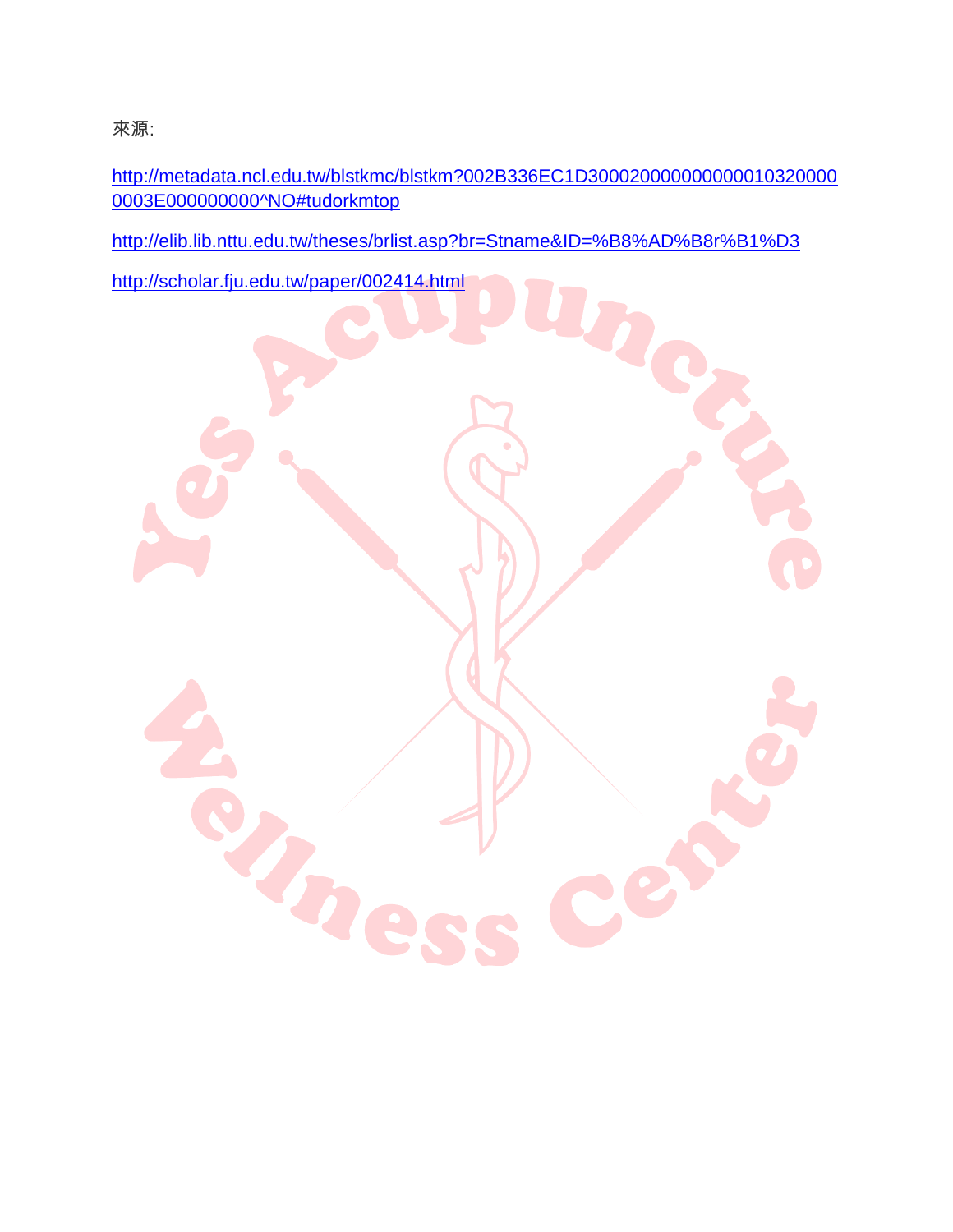## **Effects of Adding Iron and Various Saturation Edible Oils on Oxidation of Low Density Lipoprotein**

## **Hsien-min Yeh**

It has been demonstrated that feeding with saturated fats may elevate plasma low density lipoprotein (LDL) cholesterol and induce atherosclerosis. Unsaturated fat feeding exhibits an opposite effect. Recent studies have indicated that oxidized low density lipoprotein (OX-LDL) plays a pivotal role in the pathogenesis of atherosclerosis. Since unsaturated fats are more susceptible to oxidation, it is reasonable to suspect that feeding with unsaturated fats may increase LDL oxidation and atherosclerosis. Iron supplementation is commonly recommended by medical doctors and nutritionists to treat anemia. However, the possibility that LDL oxidation may be accelerated by iron can not be overlooked. This thesis intends to elucidate if unsaturated fats feeding combined with high iron uptake may further induce LDL oxidation. Hamsters were chosen as the animal model. Animals were divided into seven groups and each fed with a control diet or an experimental diet containing 15% palm oil, soybean oil, or fish oil for 8 weeks. To each experimental diet group, either a 100% or 400% AIN iron as iron (III) citrate was added. LDL oxidation in vitro was induced by Fe(3+) with the formation of conjugated dienes as the marker. Results showed that LDL from animals fed with fish oil exhibited high conjugated diene formation. Basal conjugated diene level was also higher in LDL from the high iron soybean oil group than, that of low iron soybean group (p<0.05). Lipid hydroperoxide contents in LDL as determined by HPLC-ECD were higher in fish oil groups than in other groups. Lipid hydroperoxide level in LDL from animals fed with a high iron fish oil diet was also significantly higher (p<0.05). There was no significant difference in serum iron concentration, total iron binding capacity, or transferrin saturation among the animal groups. This study concludes that high iron feeding (400% AIN Fe(3+)) to hamster may not affect serum iron concentration or total iron binding capacity. However, LDL oxidation in vitro and ex vivo is increased significantly. On the basis of LDL oxidation hypothesis, high iron uptake may impose latent risk on the pathogenesis of atherosclerosis.

Source:

[http://metadata.ncl.edu.tw/blstkmc/blstkm?002B336EC1D300020000000000010320000](http://metadata.ncl.edu.tw/blstkmc/blstkm?002B336EC1D3000200000000000103200000003E000000000%5eNO#tudorkmtop) [0003E000000000^NO#tudorkmtop](http://metadata.ncl.edu.tw/blstkmc/blstkm?002B336EC1D3000200000000000103200000003E000000000%5eNO#tudorkmtop)

<http://elib.lib.nttu.edu.tw/theses/brlist.asp?br=Stname&ID=%B8%AD%B8r%B1%D3>

<http://scholar.fju.edu.tw/paper/002414.html>